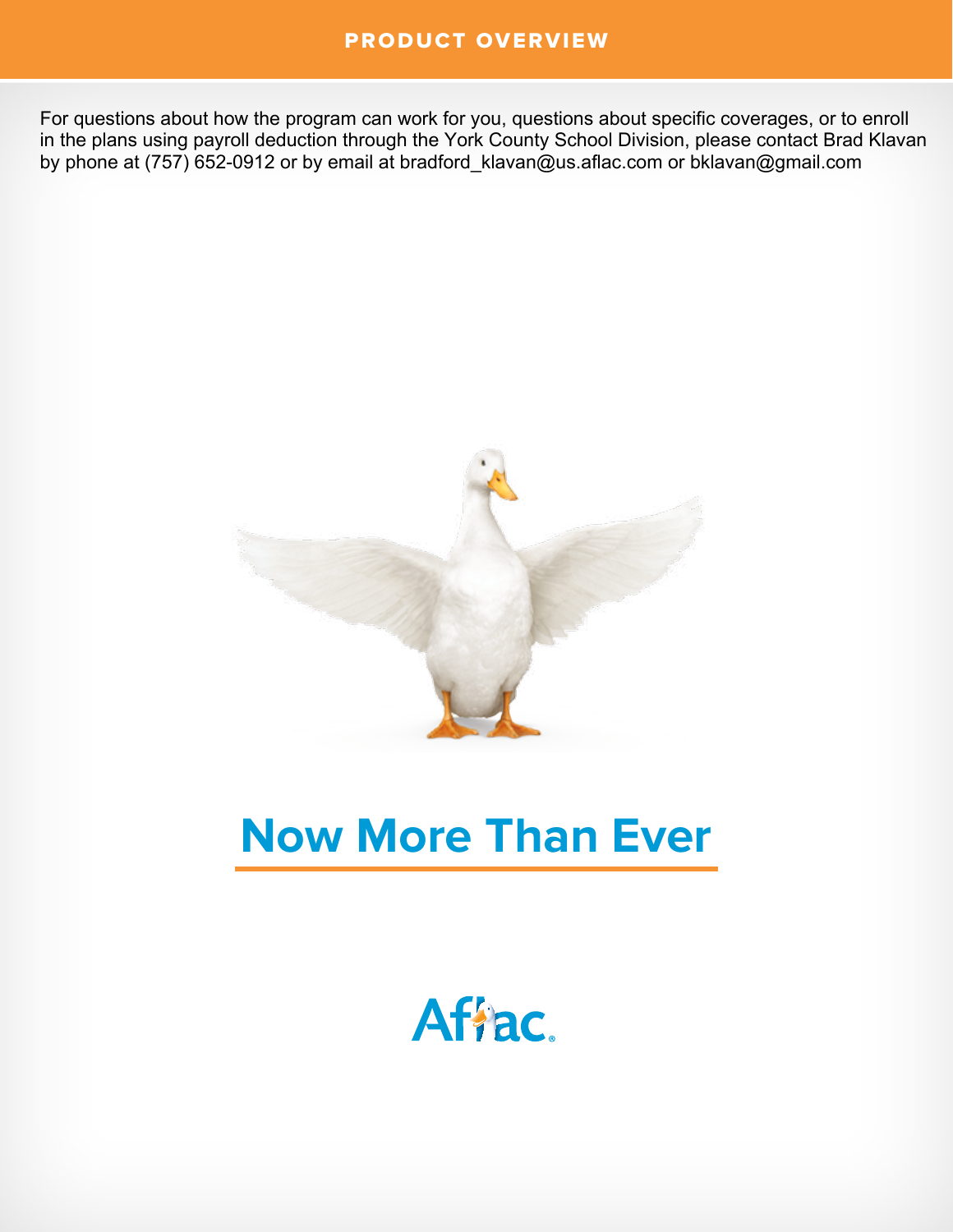**Now more than ever you want and need benefits that help you protect what matters most.** 

That's why the time is right for Aflac.





#### **Protect your income.**

Individual insurance policies from Aflac provide you with cash benefits that can be used to help cover rent, groceries, and other daily living expenses.

#### **Supplement your major medical**

**plan.** You may already have major medical insurance through your employer, but you may incur out-of-pocket expenses not covered by your medical plan. We provide cash benefits to help with unexpected medical and daily living expenses.

#### **Hold on to what's yours.**

Individual insurance policies from Aflac let you protect what you've worked hard for, with cash benefits to help cover the costs of everyday life.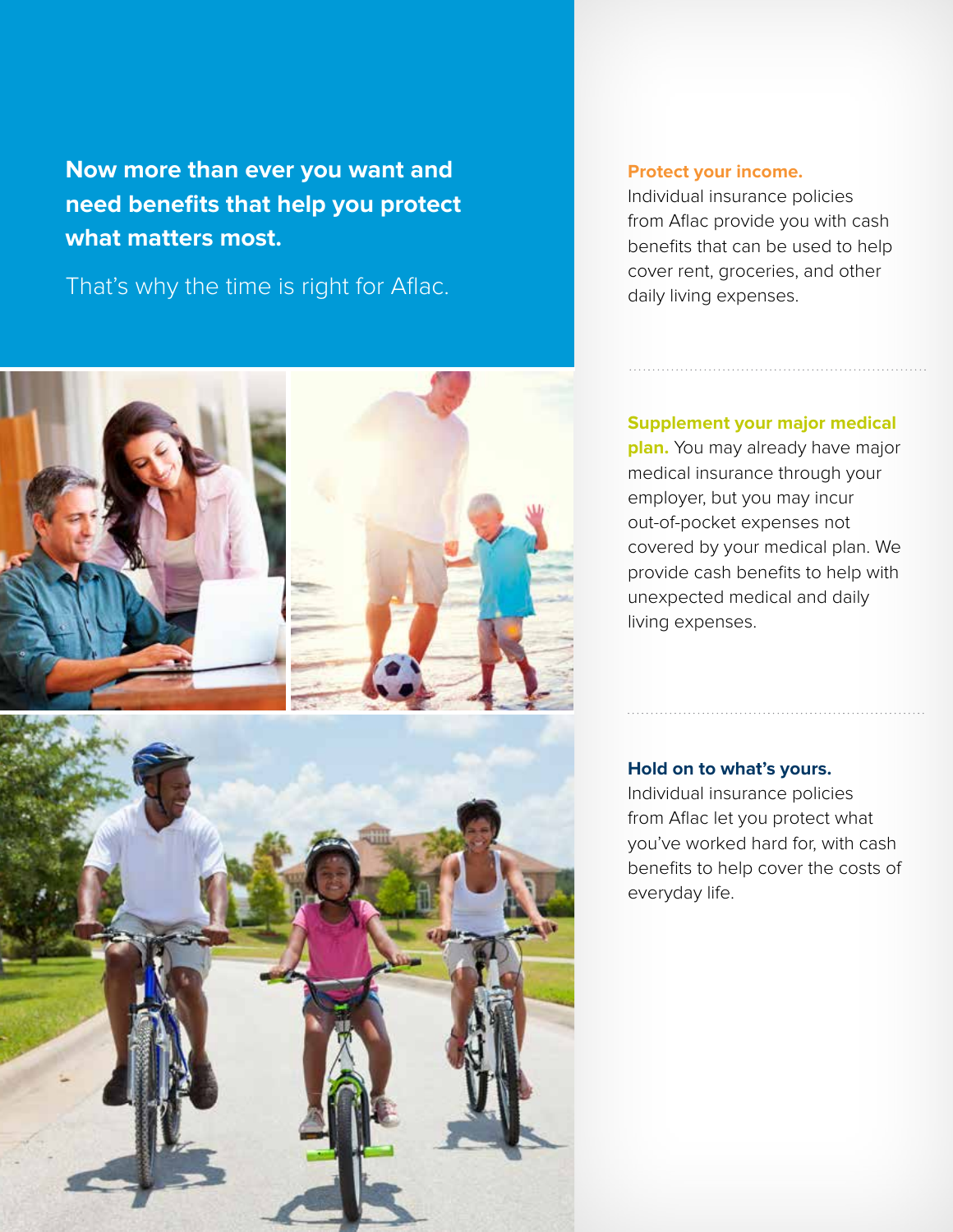## **INDIVIDUAL POLICIES**



**1-in-8** people seek medical attention for an injury each year.<sup>1</sup>

#### **Short-Term Disability**

Provides you with a source of income if you're disabled due to an accident or illness.

#### **Life**

Additional protection to help your family maintain their lifestyle if something were to happen to you.

In Idaho, Short-Term Disability policy A57600IDR. In Oklahoma, Short-Term Disability policies A57600OK and A57600LBOK. In Idaho and Oklahoma, Life policies ICC1368100 through ICC1368400.



## **\$17,553**

was the average facility price for a hospital stay in 2013.<sup>2</sup>

#### **Hospital Confinement Indemnity**

Eases the financial burden of hospital visits by providing cash benefits to help with any out-of-pocket costs not covered by your major medical insurance.

#### **Dental**

Provides benefits for routine dental care and much more with no network, deductible or pre-certification requirements.

#### **Vision**

Helps with the costs of vision care with the freedom to choose any eye-care provider.

In Idaho, Hospital Confinement Indemnity policies A49100ID—A49400ID, A4910HID. In Oklahoma, Hospital Confinement Indemnity policies A49100OK—A49400OK, and A4910HOK. In Idaho, Dental policies A82100RID—A82400RID. In Oklahoma Dental, policies A82100ROK—A82400ROK. In Idaho, Vision policy VSN100ID. In Oklahoma, Vision policy VSN100OKR. 





of U.S. men for developing cancer. For women the risk is a little more than one-in-three.3

#### **Accident**

Helps provide financial stability for everyday expenses and medical treatment if a covered accident occurs.

#### **Cancer/Specified-Disease**

Helps cover expenses from initial diagnosis of a covered cancer, through treatment and follow up visits.

#### **Critical Illness (Specified Health Event)**

Helps with the costs of treatment if you experience a covered health event, such as a heart attack, stroke, or paralysis.

#### **Aflac Plus Rider**

Pays a lump sum benefit amount along with additional benefits when you are diagnosed with a covered health event.

#### **Lump Sum Critical Illness**

Provides a cash benefit to help cover expenses when you're diagnosed or treated for a covered critical illness event, such as a heart attack, stroke or paralysis.

#### **Lump Sum Cancer**

Provides a cash benefit to help cover any expense, such as treatment costs and insurance copays and deductibles, if you're diagnosed with cancer.

In Idaho, Accident policies A35100ID—A35400ID, A35B24ID, A35BOFID. In Oklahoma, Accident policies A35100OK—A35400OK, A35B24OK, A35BOFOK. In Idaho, Cancer/Specified-Disease policies A78100ID—A78400ID. In Oklahoma, Cancer/Specified-Disease policies A78100OK—A78400OK. In Idaho, Critical Illness (Specified Health Event) policies A71100ID, A71200ID. In Oklahoma, Critical Illness (Specified Health Event) policies A71100OK, A71200OK. In Oklahoma, Aflac Plus Riders CIRIDEROK, CIRIDERHOK. In Idaho, Lump Sum Critical Illness policies A73100ID, A7310HID. In Oklahoma, Lump Sum Critical Illness policies A73100OK, A7310HOK. In Idaho, Lump Sum Cancer policy A72200ID. In Oklahoma, Lump Sum Cancer policy A72200OK.

'Injury Facts, 2014 Edition, National Safety Council. <sup>2</sup>2013 Health Care Cost and Utilization Report, Health Care Cost Institute, Inc., October 2014. <sup>3</sup>Cancer Facts & Figures 2014, American Cancer Society.